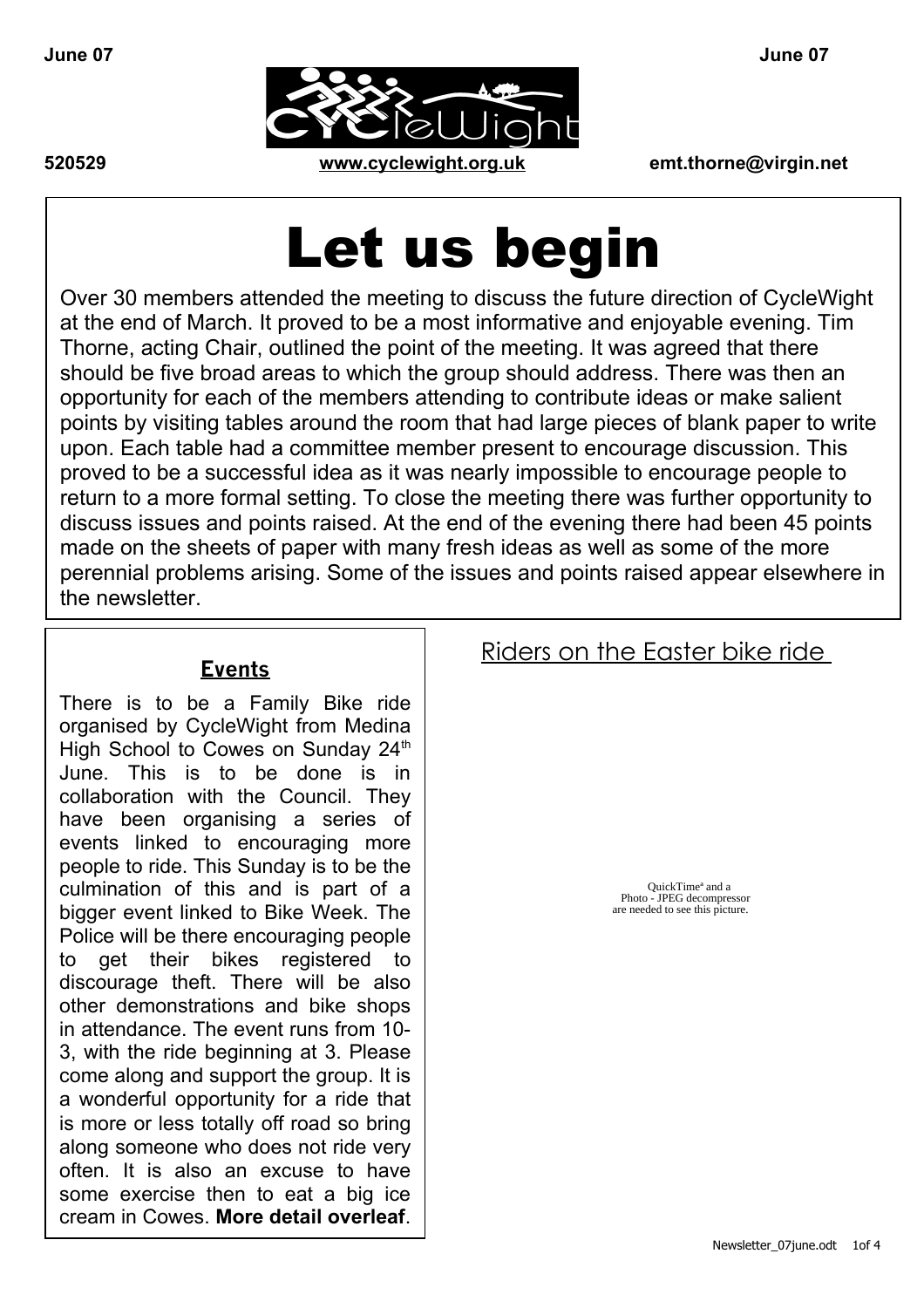#### **Stay Bike Safe**

The Isle of Wight's Safer Neighbourhoods Partnership is staging the event between 10am and 3pm on Sunday, June 24, in the grounds of Medina High School. The first 500 cyclists attending the event who register their bicycle on a searchable database and have it tagged with a special security band will receive either a set of bicycle lights, a bicycle alarm or a £10 voucher. The voucher can only be used towards the cost of buying a piece of security or safety related bicycle equipment. A number of cycle shops will have stalls at the event. They are The Bike Shed, Bikemech, Extreme Cycles, Tav Cycles, Wight Mountain, Halfords and Wight Off Road. A bicycle repair and restoration service, called Recycle-D will also be attending.

Isle of Wight Police's Community Safety Inspector, Mark Bell, said; "If stolen bikes are registered, they can be more easily returned to their rightful owner. We would encourage people to use [www.immobilise.com](http://www.immobilise.com/) which is a searchable database used by our officers."

Other features of the show include:

- CycleTraining
- Cycle Skills
- Island Youth Cycling Club
- CycleWight (of course)
- Police and Paramedic cycles

#### **March meeting further details.**

As may be remembered from the last newsletter the main trust of the group was to be put into five areas, which were:

- Policy campaigning & consulting
- Connecting routes through towns.
- Cycling friendly routes over the Island.
- Cycle Safety.
- Promoting Cycling

The group now has some identifiable targets to work towards One of the most important elements of the plan is to try and encourage more members to become involved in the activities of the group. There are more details in various places in the newsletter. The group feels it would be more effective if more people would become involved as it shares the load as well as makes the point that it is just not a few individuals to the various bodies we deal with. It also means there are fresh ideas and solutions to issues.

#### **Committee Meetings**

It is hoped that more people will attend these meetings so as to get a flavour of what the group is doing as well as voice views and ideas. They are very informal and provide an opportunity for us all to let off steam as well as laugh. The dates are below.

- Tuesday 17 July, 7.30, cycling meeting, White Lion Arreton.
- Wednesday 5 September, 8pm, meeting, Castle Inn Newport.
- Thursday 11 October, 8pm, meeting, Castle Inn Newport.
- Friday 23 November, 730pm, AGM, Scout Hall Newport

The idea of meeting in a local pub is so more people can come than at someone's house. We have held two meetings so far at the Castle Inn in Newport High Street and it has proved to be a most pleasant venue. In our wildest dreams if too many attended on a regular basis we may have to think of elsewhere. There are cycle racks outside and Drill Hall Rd Car Park is around the corner. With ban on smoking coming into force on July 1<sup>st</sup> this is one more reason for you to come out and have a good time

As part of encouraging people to attend the next meeting will be slightly different as it will be at the White Lion at Arreton and start slightly earlier in the hope that some people will ride as a group. It is close to the Newport to Sandown Cycle track.

#### **Cycle Training**

For many of us we can remember the days of doing our Cycling Proficiency. It is good to report that is still going and that some of the training is now done actually on the road. Matt Archer, the Assistant Road Safety Officer also highlighted the scheme that is has been introduced for people who would like to return to cycling. These courses that cost £25 and last an hour cover, bike and helmet check as well as riding on the road and being taught appropriate strategies.. As part of the course participants are also made aware of the various cycle groups. At the present time 5 people have completed the shorter class with others expressing an interest. If you know of anyone who would wish to take advantage of this training please call Matt at County Hall.

**For Sale** Trike adult. Modern design. Basket on back. 3 spd hub gear 24/26 inch wheel. In store at the moment £175 ono Jack 854403.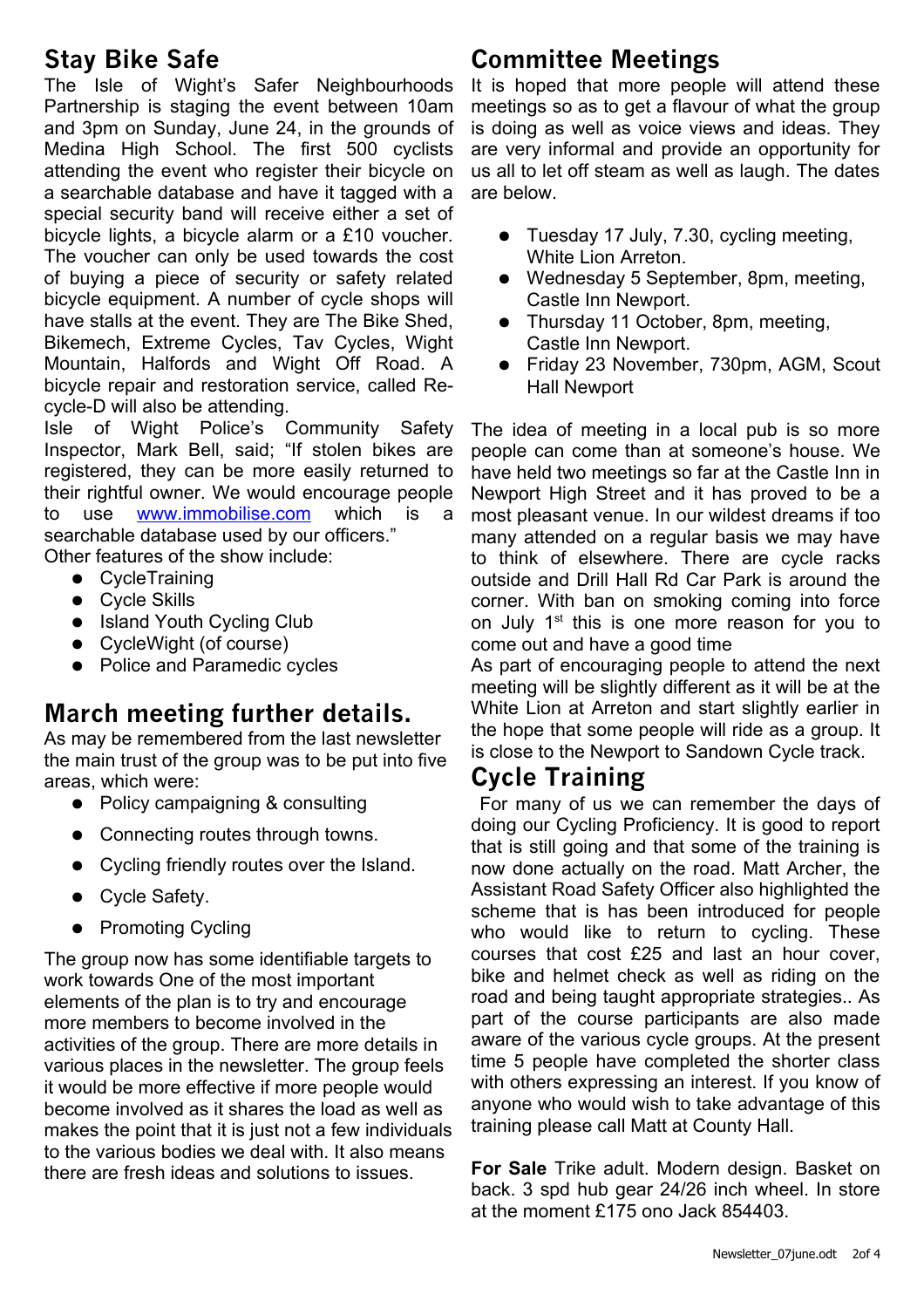## **Cross Newport Route.**

This is an issue that is on going to stay the learnt. It may be remembered that in local legend that even the French invaders in the Middle Ages only got as far as Node Hill before they stopped. It is good to report that it is now back on the agenda. Island 2000 has become involved in the project and has identified some funding streams for upgrading parts of the route. CycleWight, Island 2000 and the Council have looked at some of the more problematic parts of the route and discussion have now begun. There have been some site visits too. This is an issue that will take a long time to resolve one suspects. Have you got any ideas or solution? Please forward them to Val Ayling or George Wilks.

#### **It was worth the wait**

The new bridge has been finished on the Cowes to Newport stretch. It is very impressive with a carriage way which makes it easy for converging cyclists to pass each other rather than before where it needed the accuracy of the Red Arrows to pass each other without crashing.

It would be good if there were some kind of recognition of the work done. (County Press?) People who do not cycle regularly have been impressed by the quality of the project when they have come across it. It is also good to report that there is some funding left to do some remedial work on the track south of the bridge.

**Tip** Coming from the north the right hand of the bridge is much flatter than the other two 'entrances'



**Stop Press.** Can you help the Island's Sustrans ranger clear some of the entrances to R 23? Work will begin in July. Equipment provided. If you are interested please ring Tigg on 527896

## **Owning a Brompton**

Bromptons have become somewhat of a fashion item I am led to believe in certain parts of London. Since the introduction of congestion charging and the London bombings the number of cycling trips in London has increased. Brompton bikes, have led the way in folding bikes and though there are more and more competitors it is still thought by many the one of the best available. After much thought I decided to take the plunge last August. The bike has come a long way from when some of us first remember seeing them. They are now available in all manner of equipment levels and colours. The Bike Shed at Arreton has become a dealer and so with Jeff Smith's promise of being allowed to ride before you buy I went and had a ride. There are specific models but there is the ability to order bikes a la carte. I decided on buying a model with six gears, dynamo lighting, and Kevlar tyres. I worked on the principal that it is hilly and windy on the island, with lights I could be anywhere without worrying to get home on time and punctures are a pain at the best of times. The a la carte goes to the extent that there are three different ratios of gears available.

How has it been? Is it true what they say? They are fun and easy to ride and easy to fold and do make it easy to go anywhere; I have now ridden to and from Ryde and Fishbourne on my way to the mainland several times. On the Fast Cat there is plenty of room. On the Wightlink car ferry I found a nice little hole for it on the prow that keeps it out of the rain and spray, though it would be just as easy to take it up to the lounge. I have also taken it on the train several times. The first time I looked for the dedicated cycle area but since I have not bothered, as it is so small it fits by my feet or in a space close by.

The one concern though is that it is a desirable object to steal though the answer to that is to fold it up and take it with you. I took it into a restaurant and once again found a small place out of the way to keep it. Ultimately the bike is not to heavy to carry for a short while and you can buy wheels to go on the rack so you can push it along.

One thing is for sure is that many people are often amazed when in front of their eyes you unfold it and ride away. It is hard not to be smug. Tim Thorne